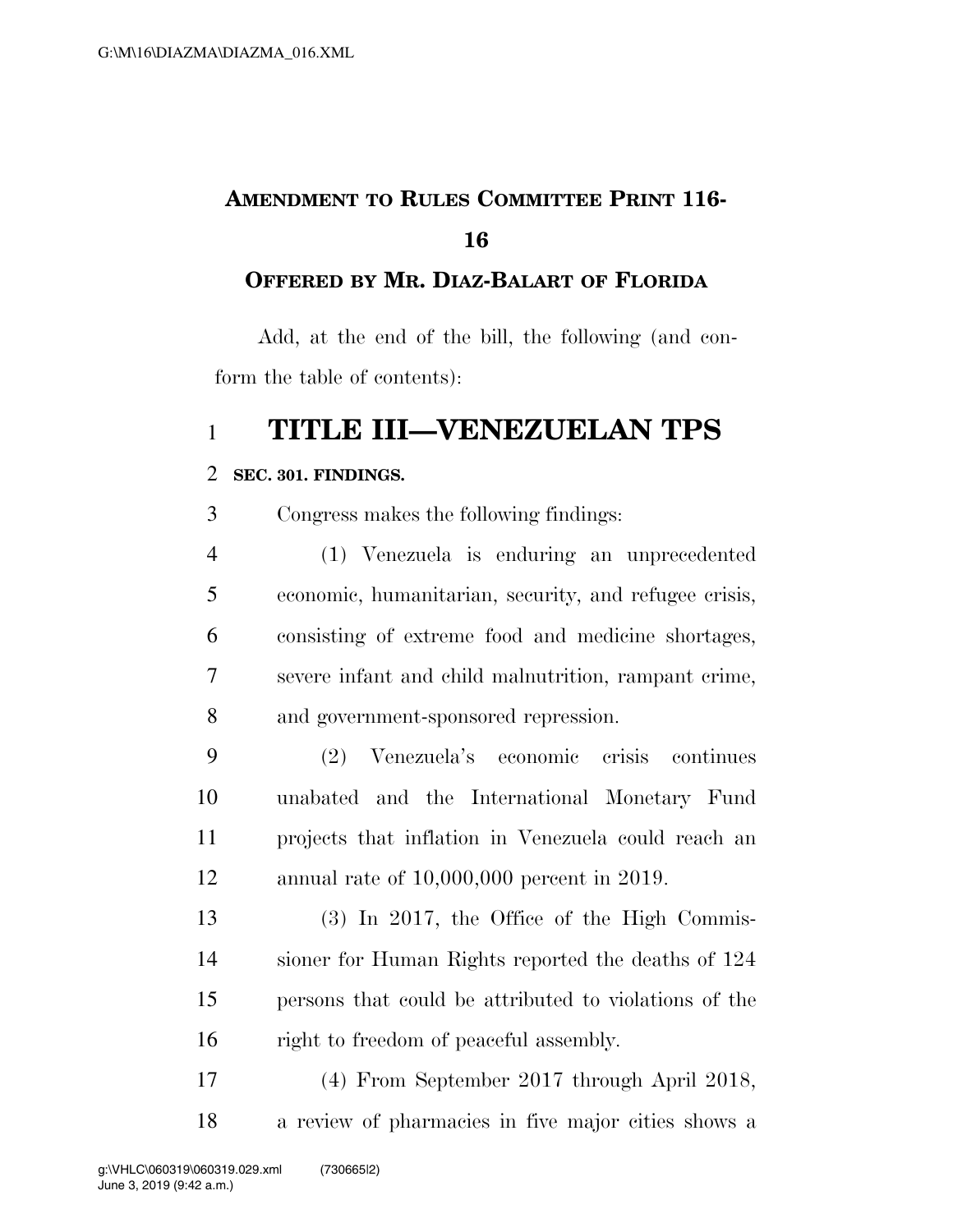| $\mathbf{1}$   | shortage of nearly 85 percent of medicine essential    |
|----------------|--------------------------------------------------------|
| $\overline{2}$ | to treat four of the most recurrent causes of mor-     |
| 3              | bidity in the country, diarrhea, respiratory tract in- |
| $\overline{4}$ | fections, diabetes, and high blood pressure.           |
| 5              | (5) As evidence of the significant effect that         |
| 6              | Venezuela's economic crisis has on public health,      |
| 7              | Venezuela's Health Ministry reported that in           |
| 8              | $2016-$                                                |
| 9              | $(A)$ there was a 30-percent increase in the           |
| 10             | infant mortality rate; and                             |
| 11             | (B) there was a 60-percent increase in the             |
| 12             | maternal mortality rate.                               |
| 13             | (6) According to the United Nations Human              |
| 14             | Rights Office of the High Commissioner, Venezuelan     |
| 15             | intelligence and security forces have increasingly     |
| 16             | used arbitrary arrests and detentions to repress and   |
| 17             | intimidate civil society, political opponents, and any |
| 18             | voices of dissent.                                     |
| 19             | (7) Zeid Ra'ad Al Hussein, the United Nations          |
| 20             | High Commissioner for Human Rights, stated, "The       |
| 21             | failure to hold security forces accountable for such   |
| 22             | serious human rights violations suggests that the      |
| 23             | rule of law is virtually absent in Venezuela.".        |
| 24             | (8) According to the United Nations High Com-          |
| 25             | missioner for Human Rights, since 2014 more than       |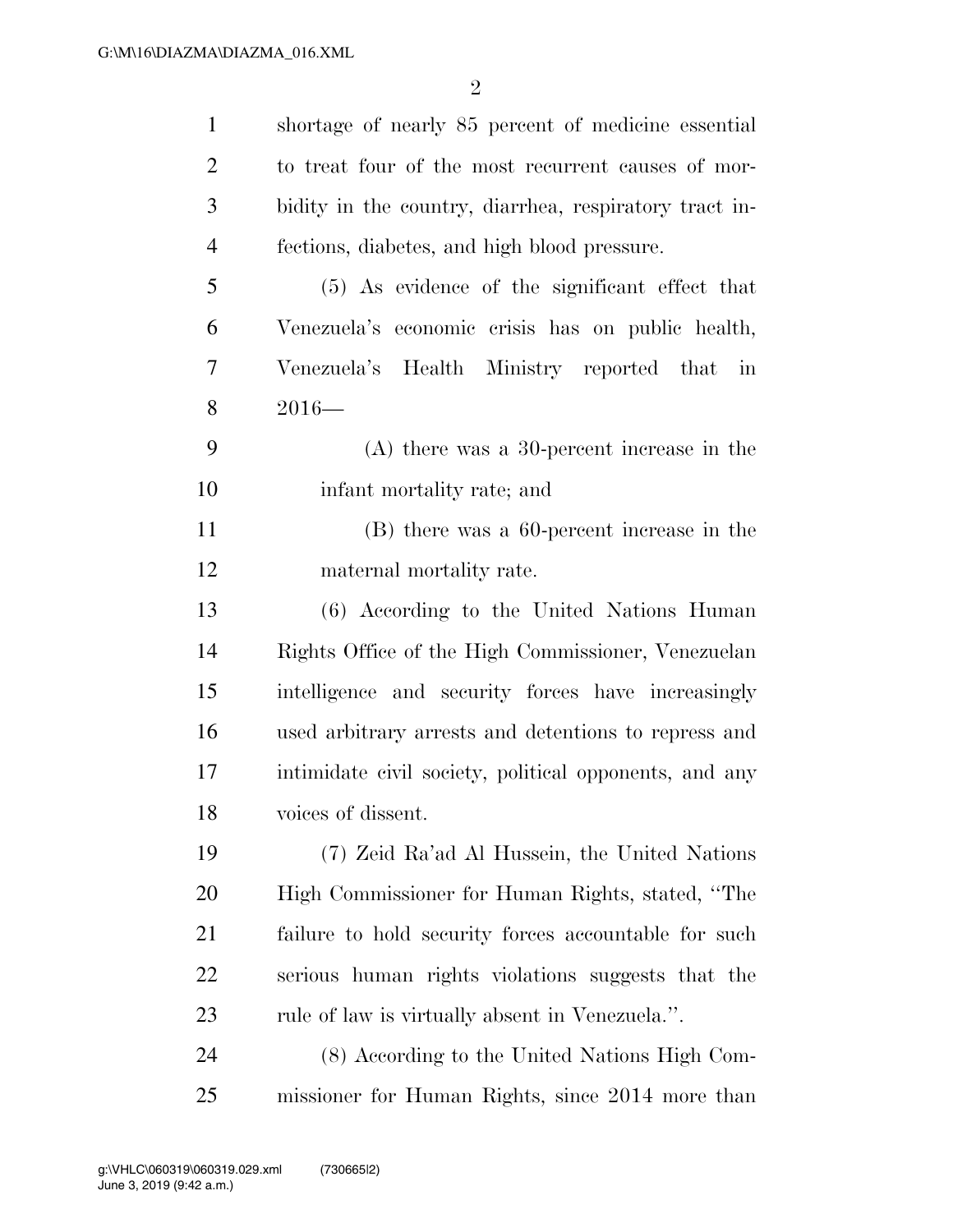1,500,000 Venezuelans have fled the country for reasons including violence, political oppression, and the ongoing humanitarian crisis. **SEC. 302. SENSE OF CONGRESS.** 

It is the sense of the Congress that—

 (1) Venezuela's economic, humanitarian, secu- rity, and refugee crisis has resulted in extraordinary and temporary conditions that currently prevent Venezuelan nationals from safely returning to Ven-ezuela; and

 (2) Venezuela should be designated under sub-12 section  $(b)(1)(C)$  of section 244 of the Immigration and Nationality Act (8 U.S.C. 1254a) for a period of 18 months to permit nationals of Venezuela to be eligible for temporary protected status in accordance with such section.

**SEC. 303. DESIGNATION FOR PURPOSES OF GRANTING** 

# **TEMPORARY PROTECTED STATUS.**

(a) DESIGNATION.—

20 (1) IN GENERAL.—For purposes of section 244 of the Immigration and Nationality Act (8 U.S.C. 1254a), Venezuela shall be treated as if it had been 23 designated under subsection  $(b)(1)(C)$  of that sec-tion, subject to the provisions of this section.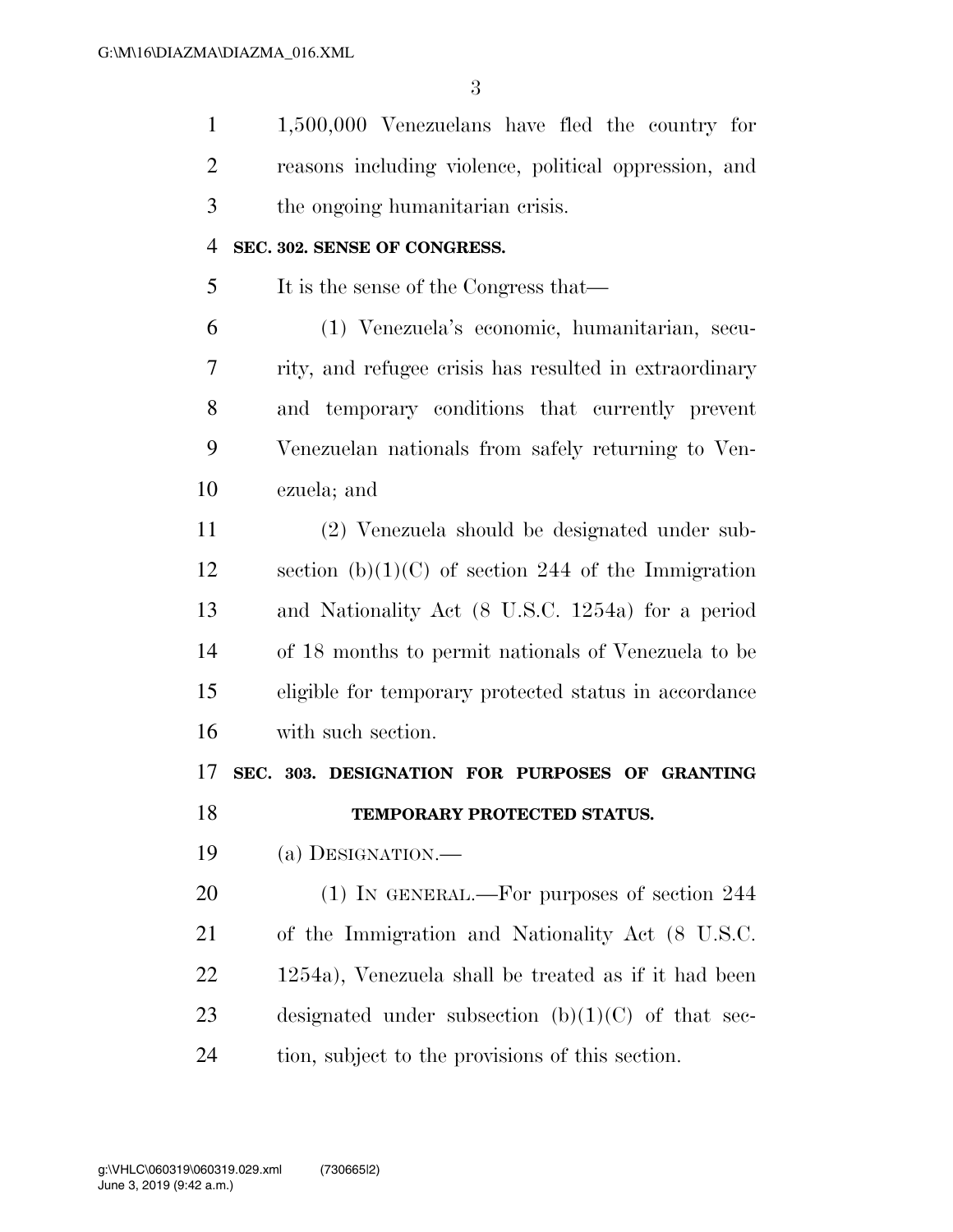(2) PERIOD OF DESIGNATION.—The initial pe- riod of the designation referred to in paragraph (1) shall be for the 18-month period beginning on the date of the enactment of this Act.

 (b) ALIENS ELIGIBLE.—As a result of the designa- tion made under subsection (a), an alien who is a national of Venezuela is deemed to satisfy the requirements under paragraph (1) of section 244(c) of the Immigration and Nationality Act (8 U.S.C. 1254a(c)), subject to paragraph (3) of such section, if the alien—

 (1) has been continuously physically present in the United States since the date of the enactment of this Act;

 (2) is admissible as an immigrant, except as otherwise provided in paragraph (2)(A) of such sec- tion, and is not ineligible for temporary protected status under paragraph (2)(B) of such section; and (3) registers for temporary protected status in a manner established by the Secretary of Homeland Security.

21 (c) CONSENT TO TRAVEL ABROAD.—

 (1) IN GENERAL.—The Secretary of Homeland Security shall give prior consent to travel abroad, in accordance with section 244(f)(3) of the Immigra-25 tion and Nationality Act  $(8 \text{ U.S.C. } 1254a(f)(3))$ , to